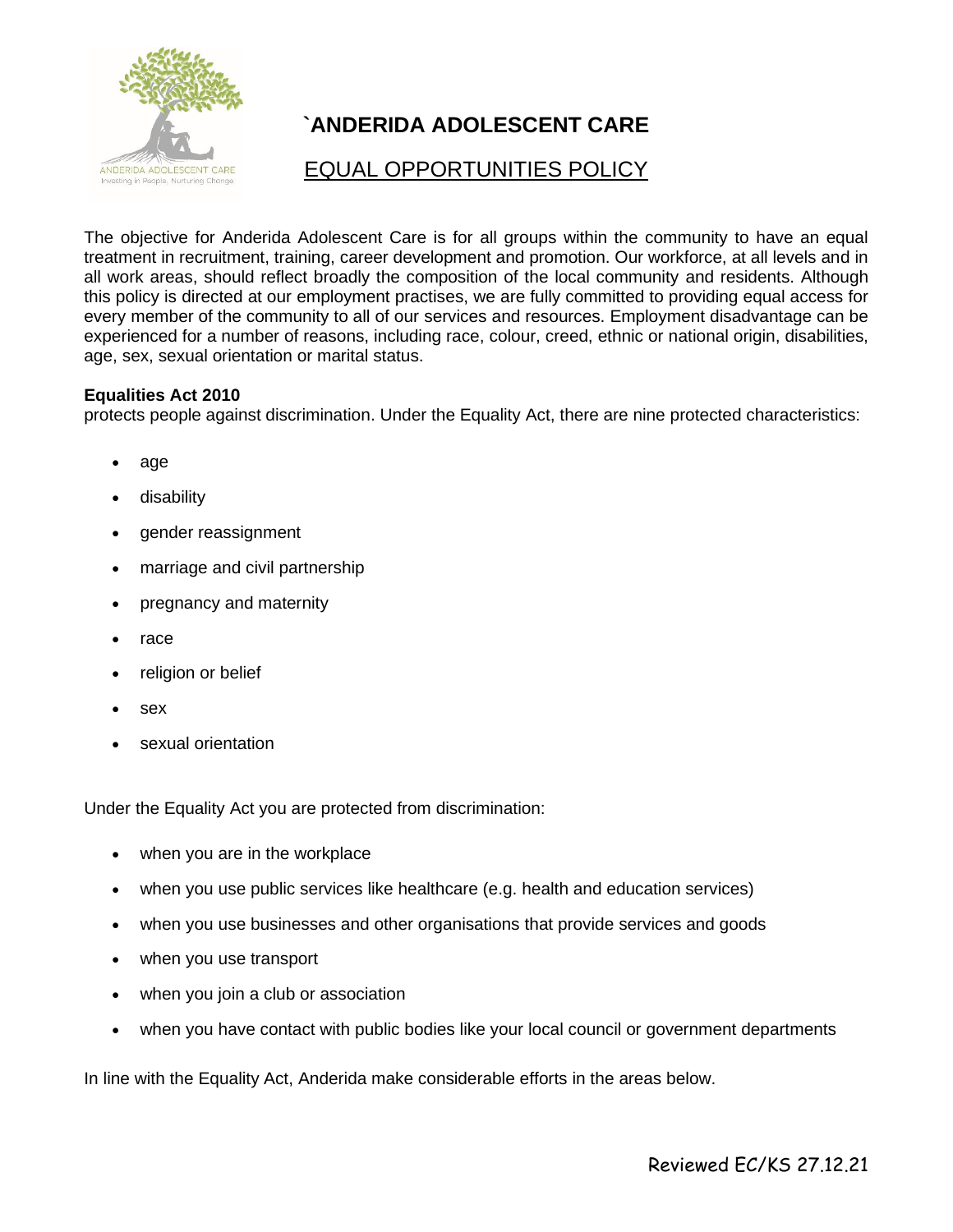#### **Ethnic Minorities**

We believe that recruitment of ethnic minority staff is fundamental to ensuring an equal share of services and resources for ethnic minority communities.

#### **We will:**

- Examine and review our policies and practises to remove barriers in the employment of such groups in our own workforce, by developing comprehensive policies/procedures in the fields of recruitment, promotion and training.
- Provide education, training and welfare facilities to improve the employment prospects for all workers.
- Adopt the code of practice produced by the Commission for Racial Equality and fulfil all of its employment responsibilities laid down in the Race Relations Act 1976.

#### **Age Discrimination**

- Examine our own practises and develop policies that will remove the barriers to the employment or equal treatment in the workplace, for employees of all ages.
- Aim to recruit across a range of ages recognising the qualities of having a range of ages within our service in all aspects of the organisation.
- Ensure that we offer appropriate support and aim to overcome any age-related barriers to fulfilling relevant roles.

#### **Sex Discrimination**

We recognise that women face direct and indirect discrimination in many aspects of employment. This has led to women being concentrated in a narrow range of low-grade occupations with limited career opportunities within the work force.

#### **We will:**

- Examine our own practises and develop policies that will remove the barriers to the employment of women and redress the balance of disadvantage through our policies/procedures.
- Take into account the demands of childcare and care of other dependants.
- Provide opportunities for the equal employment of women in the full range of occupations.
- Take action on any behaviour that constitutes discrimination or harassment.
- Give opportunities for flexible working arrangements so that women who choose to work part-time have access to a wider range of jobs and more senior posts.
- Provide policies procedures and undertake risk assessments to protect woman through pregnancy and maternity.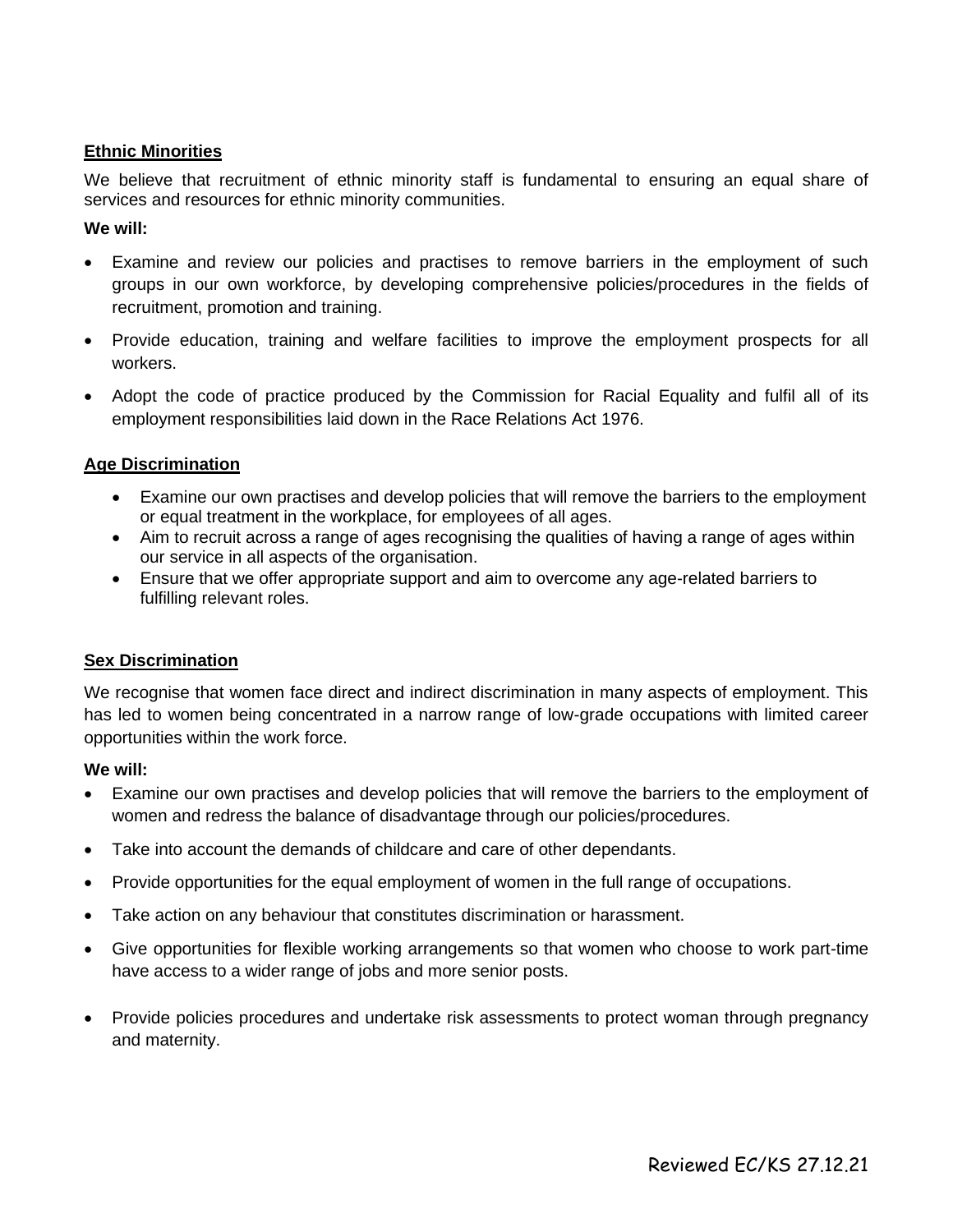### **Disability (including health issues and mental health**

#### **We will:**

- Where required, act to provide a barrier free environment to facilitate the mobility of disabled people.
- $\downarrow$  Where necessary, provide special aids to allow a person with disabilities the opportunity of training and education.
- $\ddot{\phantom{1}}$  Examine and review our own attitudes to the employment of people with disabilities and other health related issues within appropriate risk assessments, to ensure that they are positive and enabling.

#### **Sexual Orientation and Gender Reassignment**

We recognise that many will face discrimination in many aspects of employment, particularly those who are open about their sexuality.

#### **We will:**

- Act to eliminate discrimination and employment disadvantage experienced due to gender, gender reassignment and sexual orientation, within our own employment practice.
- $\perp$  Recognise that this minority often have an awareness and experience of discrimination, which can be used to the advantage of our services.
- $\ddot{\phantom{1}}$  Ensure that our employees will not discriminate in their working practice.

#### **Programme of Positive Action**

As well as paying particular attention to the needs identified in the individual statements above, Anderida will include the following common features in relation to all disadvantaged groups.

#### **Employment Opportunities**

A review of employment practices, policies and conditions to ensure that at all stages there is greater objectivity and the removal of obstacles facing minority groups, including looked after children to secure an equal share of employment opportunities in terms of recruitment, career development and promotion.

#### **Training**

Anderida will within their induction make staff aware of the equal opportunities policy and antidiscriminatory practice. Anderida will ensure all staff receives equal training opportunities, within the remit of their role and that training is based on the principles of equal opportunities policy and antidiscriminatory practice.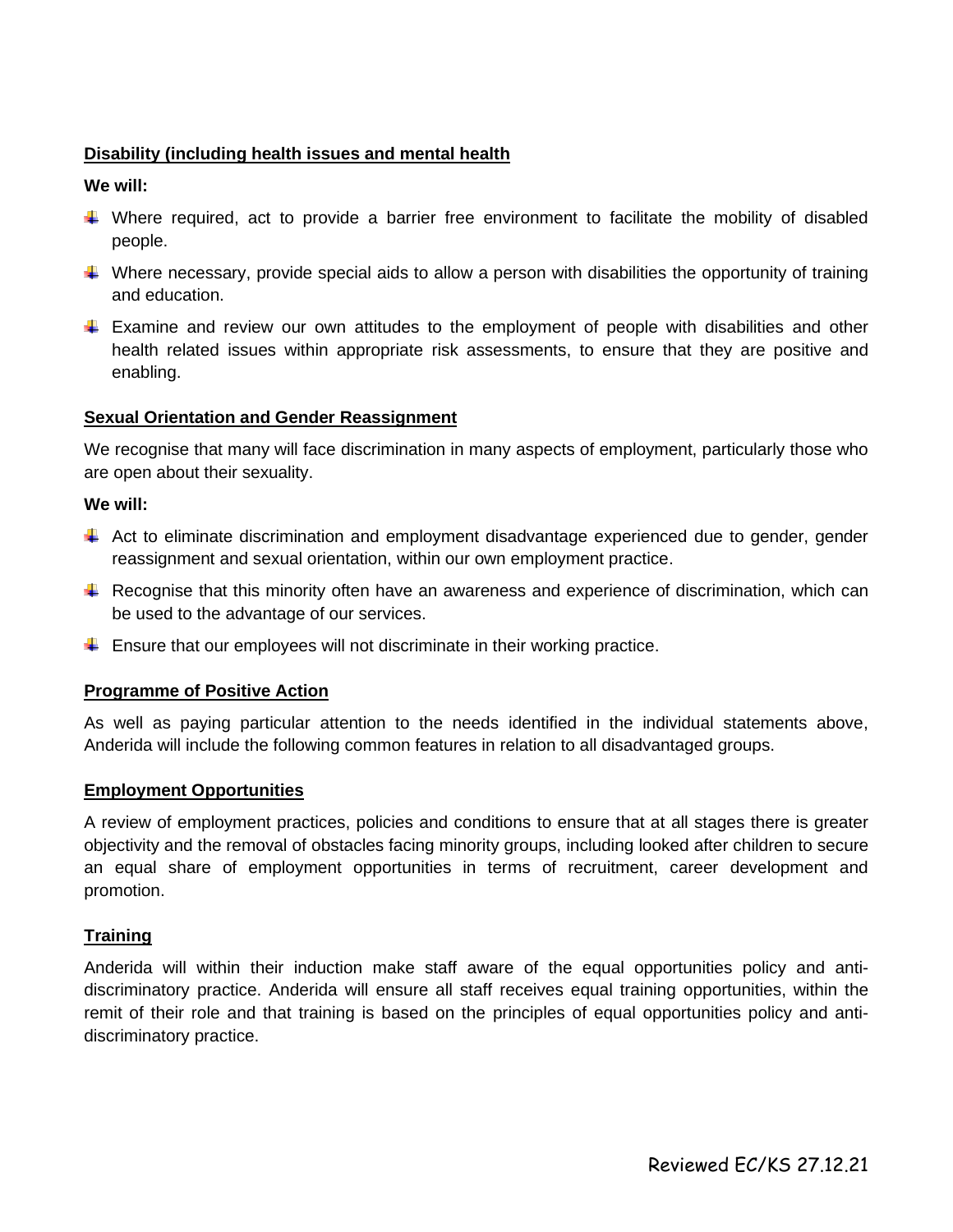#### **Grievance and Disciplinary Procedures**

Procedures are to be revised to ensure that they lead to the remedy of any breaches in the equal opportunity policy and treat discrimination and harassment as a disciplinary offence.

#### **Harassment**

Anderida will not allow any form of harassment. This is defined as any repeated and unwanted comments, looks, suggestions or physical contact that you find objectionable or offensive and causes you discomfort in your job. Anderida will take steps to stop and prevent harassment on any grounds, whether physical or verbal, covert or overt and provide education on how it affects employees. Discriminatory material will be regarded as a form of harassment (see anti-discrimination policy).

#### **Monitoring**

Monitoring procedures will be implemented to report regularly on the success of the policy. This will depend on improved employee records including information on the ethnic origin of employees and candidates for employment based on self-classification. All such data will be strictly confidential and no individual information will be identifiable in public reports.

#### **Racism**

There are two main forms of racism: personal racism and institutional racism, which also overlap. Personal racism includes personal abuse, prejudice, assumptions or hostile actions directed at another person or group on the basis of their colour, race, culture or nationality. It can be displayed in an open or hidden way, whether by attitude or behaviour.

Institutional racism is less easy to recognise but is by no means less important. It includes structures, policies and practices which restrict access to jobs and services to black and ethnic minority people.

#### **Anderida Pledge:**

- If is opposed to discrimination in all its form and will give the highest priority to promoting racial equality throughout the service.
- $\ddot{+}$  Deems discrimination whether directed towards staff or clients as unacceptable in any circumstances.
- $\downarrow$  Expects its staff to be aware of discrimination and to tackle it wherever it occurs.
- $\ddot{\phantom{1}}$  Will support staff and clients who challenge discrimination as well as the victims of discrimination.
- $\ddot{\bullet}$  Will examine every aspect of our own structure and service provision in order to address and take action when recognise areas of discriminatory practice.
- $\ddot{\phantom{1}}$  Will provide training to make staff aware of discrimination and ways of working with clients from different cultural groups.
- $\pm$  Will draw on the principles of NVR as well as meeting their legal and moral responsibilities in responding to all forms of discrimination.